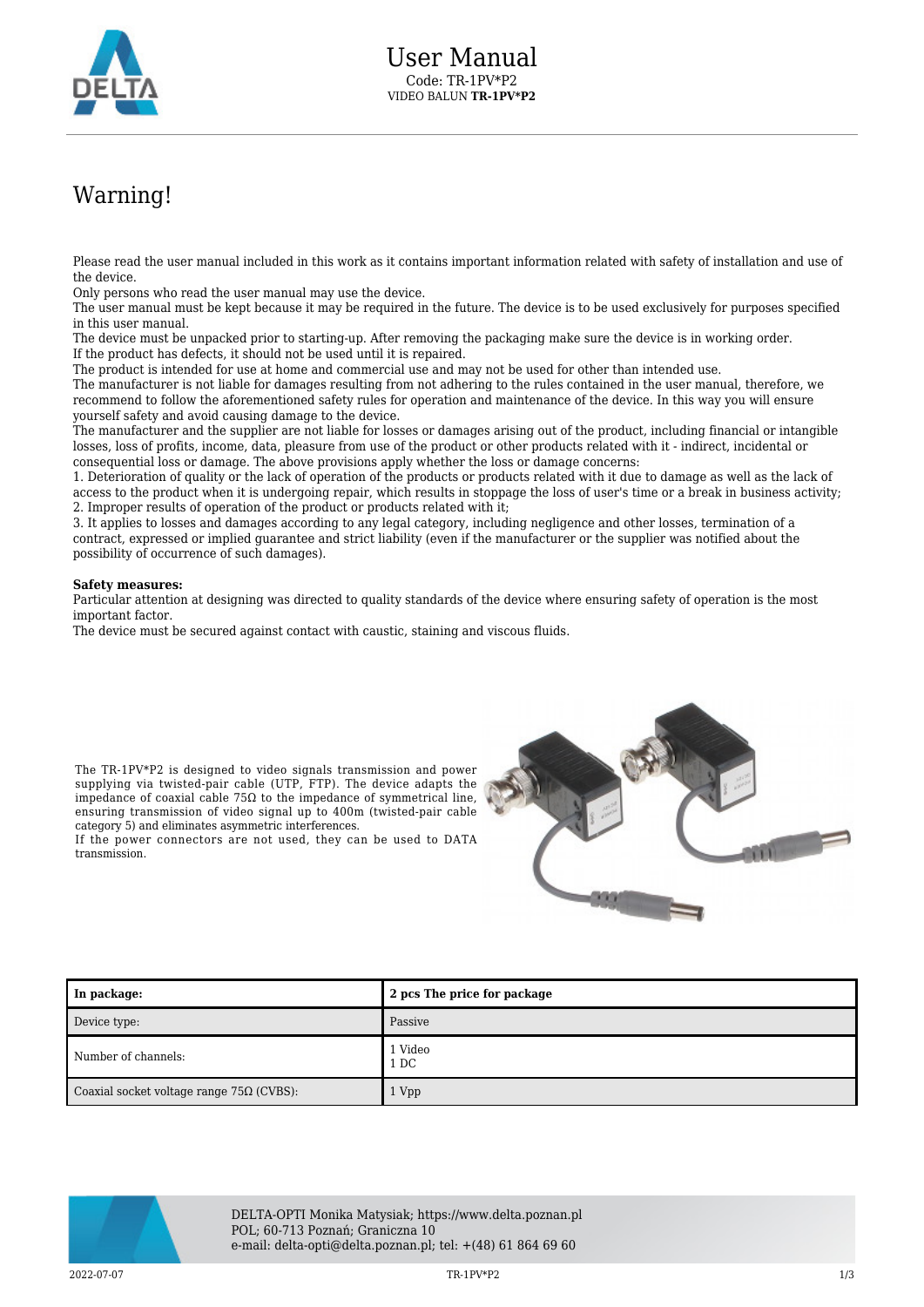

| Insertion loss:                | $-0.5$ dB @ $5$ MHz Video                                                                  |
|--------------------------------|--------------------------------------------------------------------------------------------|
| Video transmission range:      | max. 400 m UTP cat. 5e                                                                     |
| Video bandwidth:               | $0$ 10 MHz ( $-3$ dB)                                                                      |
| Symmetrical socket impedance:  | $100 \Omega$                                                                               |
| Connectors type:               | BNC Angular plug Video<br>2.1 / 5.5 mm Plug DC                                             |
| Symmetrical socket type:       | RJ-45 (8-pin, 4 pairs) Socket                                                              |
| Operation temp:                | $-50$ °C $\ldots$ 55 °C                                                                    |
|                                |                                                                                            |
| Permissible relative humidity: | < 95 %                                                                                     |
| Power supply distance:         | • Power supply 12V DC<br>118 m @ 100 mA<br>79 m @ 150 mA<br>59 m @ 200 mA<br>47 m @ 250 mA |
| Weight:                        | $0.030$ kg                                                                                 |
| Dimensions:                    | 42 x 39 x 22 mm                                                                            |



White/Orange - video signal (+) Orange - video signal (-) White/Green - NC (not connected) Blue - power supply (+) White/Blue - power supply (+) Green - NC (not connected) White/Brown - power supply (-) Brown - power supply (-)